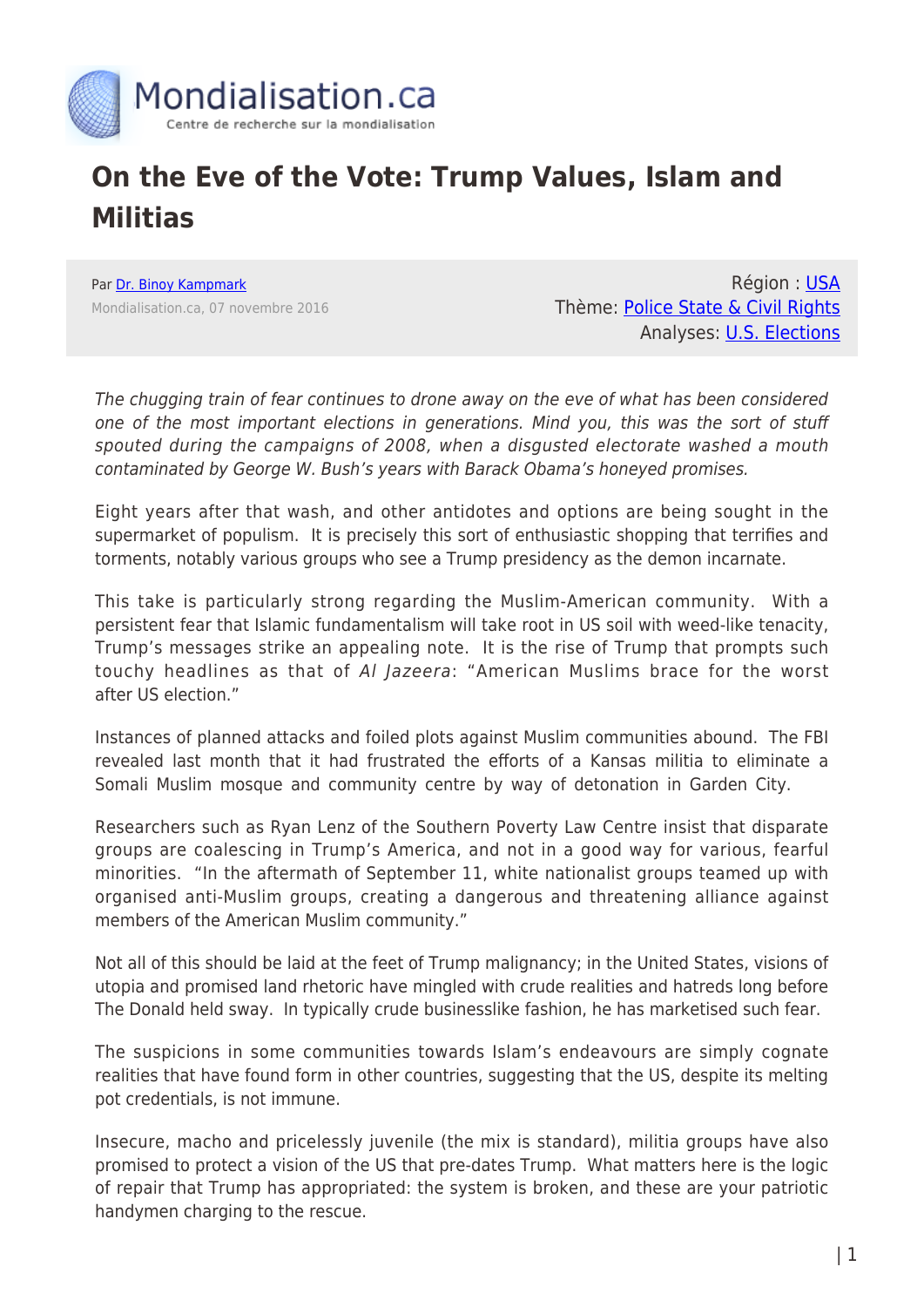Georgia Force III%, sounding more like a name given to an industrial solvent, is one such example. In this case, it is a militia outfit led by Chris Hill. Having given himself the rather longwinded title of Security Force Commander, Hill claimed that, "We have to be prepared to protect the country from all enemies foreign and domestic." A loss of "control" on various "fronts" had put American "liberties" and "freedoms" at risk.[1] His solution? Conducing armed manoeuvres in the woods.

The language of vote rigging has also found a home in discussions about the credibility of the electoral system itself. While the arguments have merit in so far as they go to the core of how democracy is defined, the critique offered by many of Trump's supporters is scatty. In order to avoid rigging, a form of intimidation via excessive scrutiny, for instance, has been suggested.

In other instances, it has seen a surge of Republican volunteers wishing to serve as poll watchers. Given the shoddiness in the management of some polling stations across this vast country, the concerns are not without merit. In a narrow election result, missing or miscounted ballots can prove a costly thing to the losing side.

What concerns such individuals as former US attorney general Alberto Gonzales, remembered for having a hand in the debates on torture during the Bush administration years, is the overly enthusiastic nature of the private response. "I would depend on the state and local officials to make sure of the integrity of the vote within particular precincts."[2]

It is exactly such statements, said without irony, that make the private efforts of overly zealous citizens so potent. Officialdom, with rules it supposedly follows yet breaks, is to be mistrusted. The Democratic Party, in various quarters, has insisted on its own reading of those rules, with the Ohio Democrats claiming in a lawsuit that their Republican counterparts in the state, along with the Trump campaign and Stop the Steal, have effectively suppressed minorities in urban areas from going to the polls. A sense of paranoia across the entire spectrum abounds.

What is clear is that such fears do have a habit of becoming self-fulfilling prophecies. The threats of armed militias to carry arms to polling stations ostensibly to prevent rigging revives images more akin to Mugabe's Zimbabwe than the United States: to make sure a result is fair is merely code to make sure the result is fair to us.

This election campaign has shown that a lack of noble spirit and generosity can get you elected in efforts of sheer disgust. The only uncertainly as the queues gather is to what extent disgust and fear translates into votes. Not even a smug Nate Silver would be able to predict that.

Dr. Binoy Kampmark was a Commonwealth Scholar at Selwyn College, Cambridge. He lectures at RMIT University, Melbourne. Email: **bkampmark@gmail.com** 

Notes

[1] [http://www.wsbtv.com/news/local/georgia-militia-group-preparing-for-potential-unrest-following-el](http://www.wsbtv.com/news/local/georgia-militia-group-preparing-for-potential-unrest-following-election/464109332) [ection/464109332](http://www.wsbtv.com/news/local/georgia-militia-group-preparing-for-potential-unrest-following-election/464109332)